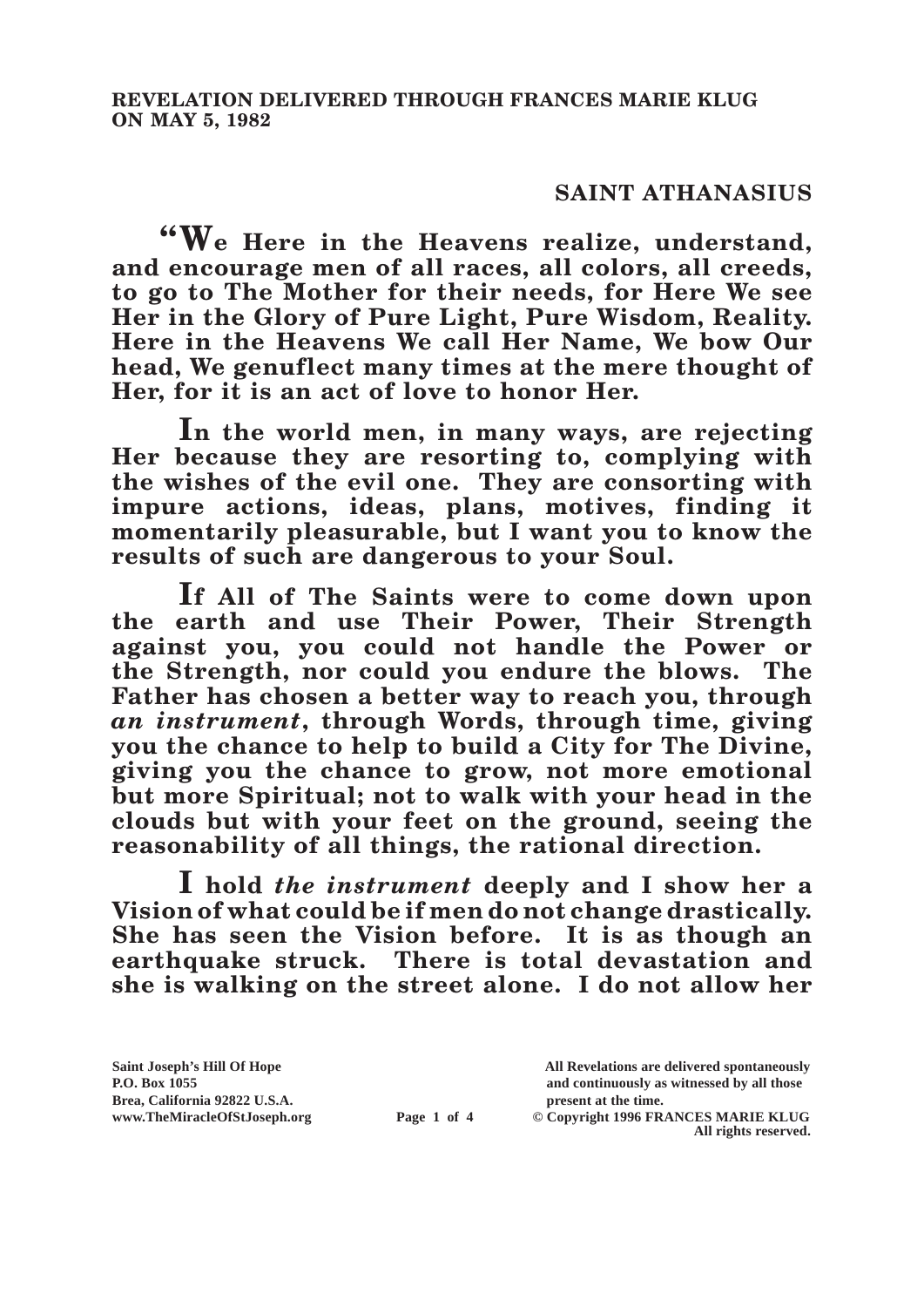**to cry for what she sees, but the fear of such a horror is more than words can reveal.**

**The buildings are down, the rubble all around. The rocks are jagged on her feet. The pain in walking is excruciating. There are Several of Us Saints walking with her, but in her Vision of this she sees only what has occurred. The Father has destroyed the world.**

**The Light of the Heavens must be recognized for the Purity They hold, for the Hope, the Justice, and yes, Divine Authority must be seen throughout the world.**

**I am a Saint in the Heavens and I speak for All of Us Here. Men must begin to be logical, sensible, and more solemn in their prayers.**

**When I walked upon the earth I was like you in many ways. I am known for particular things, but I was a man and that's how others saw me.**

**As like Other Saints, I am always with** *this child, this woman, this instrument***. I am Saint Athanasius, and you live now in a time of not one heresy, but many. You live now in a time of great tragedy, chaos, turmoil, and demonic pleasures. You live now in a time where there are so few leaders in sound Spiritual measures. Most talk of what they read, what they have interpreted. Most want attention, most want to be known. Most want their name to be on the lips of other men. This gives them a power in human exchange.**

Brea, California 92822 U.S.A.<br>
www.TheMiracleOfStJoseph.org<br> **Page 2 of 4** © Copyright 1996 FR.

**Saint Joseph's Hill Of Hope All Revelations are delivered spontaneously P.O. Box 1055 and continuously as witnessed by all those** 

 $\odot$  Copyright 1996 FRANCES MARIE KLUG **All rights reserved.**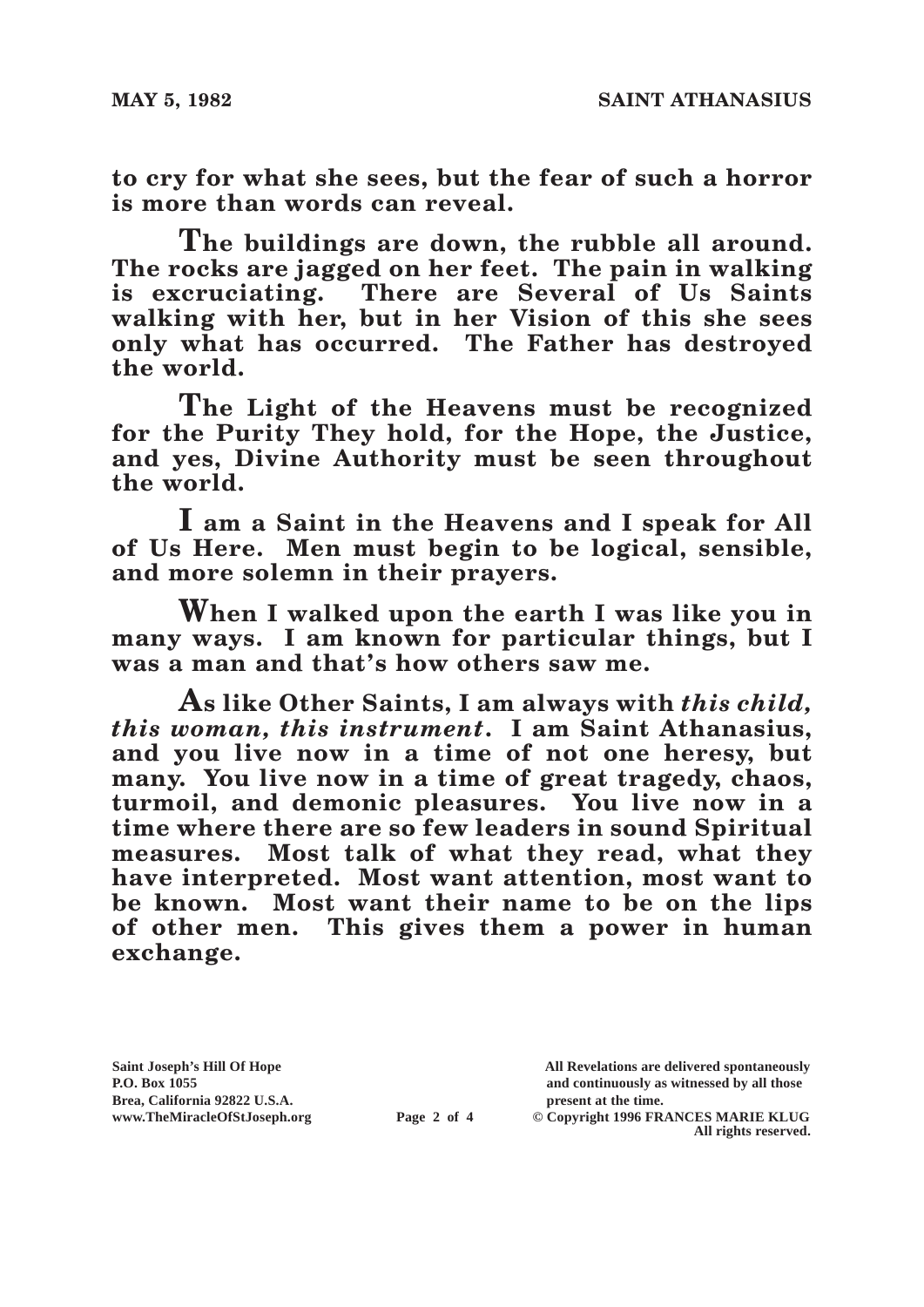**Be conscious and be aware that as you walk in the world as man, you walk as many of Us did, human in every respect, with an intellect of all degrees, in vocations perhaps that you are not happy with, but you have one thing in common with Us: We, too, had a Soul; We, too, recognized that We must fulfill Our life according to the Will The Father Decrees.**

*This instrument* **is in the throes of many decisions, some of them earth-shattering, some of them for great measures at a later date. But as We stand with her through all the decisions, We are sure of one thing: The Father's Will is first. She is relentless in this. Other men do not always feel the subject should even be brought up, but it is, and We are happy about this, but let Me tell you this: 'Her strength on this issue is their strength in many issues, that they draw from her for their decisions to be made in areas far beyond what they think. Her presence to them is as important as her presence is to you, yet they do not understand why.'**

**I have come to you on this night with a Love that is protective, with an Earnestness that is sincere, and with All Sound Direction for each of you here.** 

**Never let one day go by that you do not kneel in Honor of Our Heavenly Mother, that you do not bow your head when you say Her Name, and that you do not think before you act impurely, knowing that your purity is important to Her, for you are a son She cherishes. She does not always say it for you to hear, but you must understand, one of the Great Mysteries of Heaven is, you must understand and realize that** 

Brea, California 92822 U.S.A.<br>
www.TheMiracleOfStJoseph.org<br> **Page 3 of 4** © Copyright 1996 FR.

**Saint Joseph's Hill Of Hope All Revelations are delivered spontaneously P.O. Box 1055 and continuously as witnessed by all those** 

**Page 3 of 4** © Copyright 1996 FRANCES MARIE KLUG **All rights reserved.**